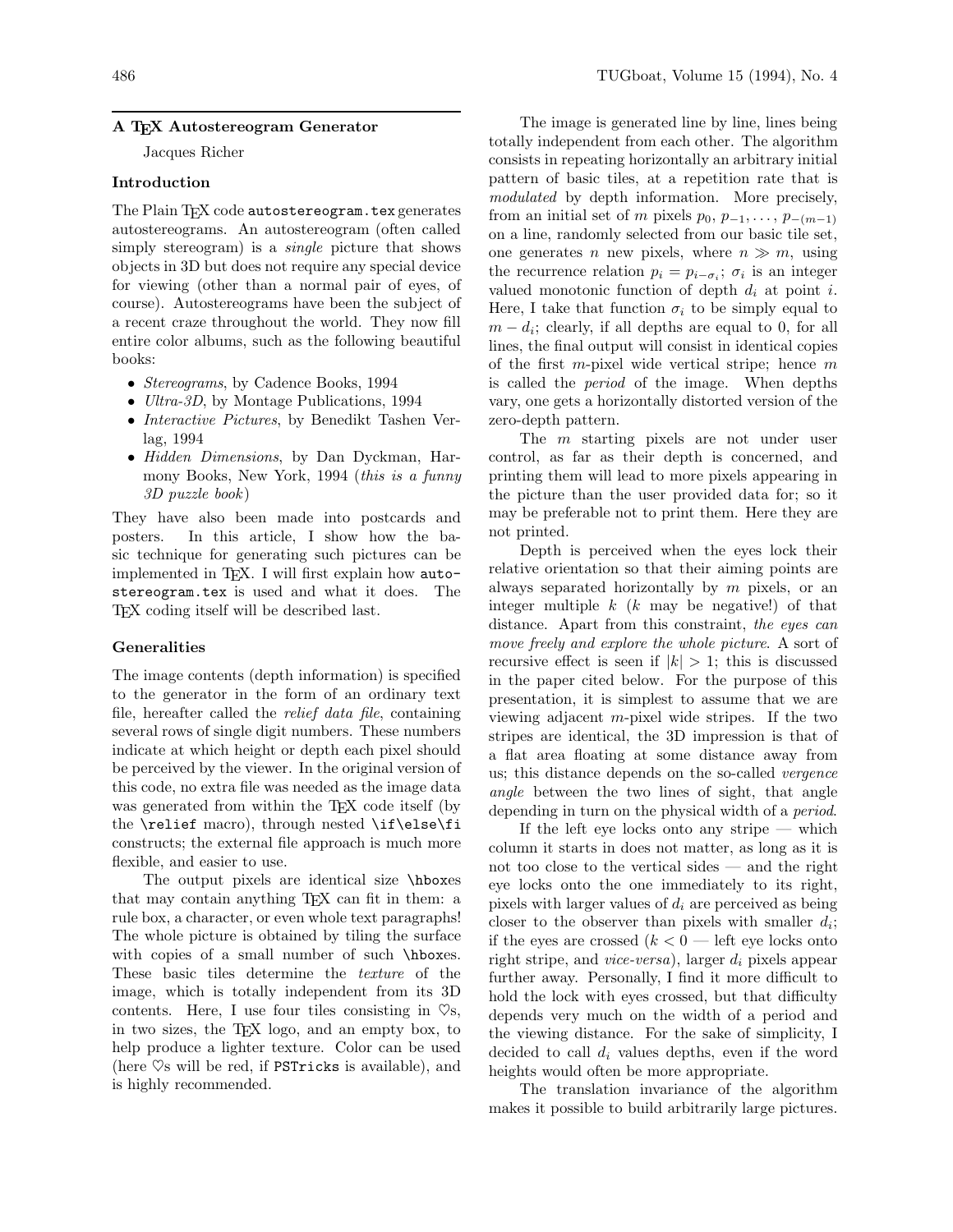With autostereograms, 3D perception always occurs as a result of local distortions in the repetition cycle; thus an autostereogram covering an entire wall could show 3D in any of its parts. It is easy to see the relationship between autostereograms and stereographic image pairs if one thinks in terms of such local disparities between two consecutive stripes; one important difference is that the autostereogram presents us with a near continuum of stereo pairs (unfortunately of much lower information content).

For an excellent introduction to the subject of autostereogram generation, by the inventor of the technique, see: Christopher W. Tyler & Maureen B. Clarke, "The Autostereogram", in the Proceedings of the SPIE–The International Society of Optical Engineering, SPIE vol. 1256, "Stereoscopic Displays and Applications", J.O. Merritt & S. S. Fischer, editors, 1990, pages 182–197.

#### **The relief data**

To use autostereogram.tex, one must supply a relief data file. The first line of that text file should contain the horizontal size of the picture  $n_{\text{columns}}$ , in pixels, and nothing else; the second line should contain the vertical size  $n_{\text{lines}}$ , in pixels. The third line must supply the period  $m$ . It should be as large as possible, subject to constraints to be discussed below.

The fourth line should contain a small integer g that will tell the generator what depth level is to be interpreted as the ground plane. Then should follow  $n_{\text{lines}}$  lines each containing exactly  $n_{\text{columns}}$ decimal digits, the  $d_i$ s (no spaces). The code could be easily generalized to allow an arbitrary number of depth levels. For the following discussion, let's assume that the  $d_i$ s are in the range  $d_{\min}$ ... $d_{\max}$ .

If  $g \leq d_{\text{min}}$ , relief will be towards the parallel eye viewer, and if  $g \geq d_{\text{max}}$ , relief will be away from him/her. Values from  $d_{\min}$  to  $d_{\max}$  will make it possible to display both receding and advancing objects. As the foregoing sentences imply,  $g$  is not limited to the  $d_{\min}$ ... $d_{\max}$  range, but it is best not to deviate too much from that range. With  $g \neq 0$ , the algorithm becomes

## $p_i = p_{i-(m-[d_i-g])}$

and it is necessary to ensure that  $m + g + 1 \leq i + d_i$ and  $d_i \ll m + g$ , for any  $i > m$ , and  $d_{\min} \leq d_i \leq$  $d_{\text{max}}$ . If  $i' = i - (m + 1)$  (i' measures the horizontal distance from the right edge of the starting stripe), we must then have  $i' \geq g$  for nontrivial pixels: problems can arise if  $q > 0$ . To prevent such problems the code will extend the initial stripe by exactly q columns, using the ground plane



Figure 1: Input data for a 3-level picture.

recurrence formula  $p_i = p_{i-m}$ . The initial stripe (more precisely, one line of it) will then consist (conceptually) of pixels  $p_0$ ,  $p_{-1}$ ,  $p_{-2}$ ...,  $p_{m+q-1}$ .

The other constraint,  $d_i \ll m + g$ , is more subtle:  $d_i < m + g$  is necessary, but not sufficient, because if the shift  $\sigma_i = m - [d_i - g]$  is too small, many of the initial pixels on the current line will never be used, and the output line could easily collapse to a series of identical pixels. So the the input deviations  $d_i - g$  should be kept small. There is an inevitable loss of information in the recurrence relation, and it is necessary to have as much information as possible to begin with. This is one reason why a large  $m$  is preferable; another reason is that the perceived angular resolution is roughly inversely proportional to  $m$  since it is equal to the width of a pixel (which is normally made smaller when  $m$  is larger) divided by the viewing distance.

Figure 1 shows a small multilevel example (too small to yield good results). To generate the real example shown in Figure 3, I applied METAFONT to the very nice Irish font eiad10 to generate a simple 2-level input file. The (UNIX style) commands

```
mf "\mode:=aps; " input eiad10
gftype -i ./eiad10.723gf > eiad.txt
```
produced a text file eiad.txt containing drawings of all the characters in the font, where each black pixel is represented by a \* and each white pixel by a space. From this file I extracted the letter 'b', which I then edited to change spaces into 0s and \* into 1s, and padded with extra 0s on all four sides to make it into a rectangular array including a small margin all around. I finally added the four parameter lines, to get the file eiadb.dat shown in Figure 2, which autostereogram.tex converted to Figure 3.

Note that if the characters are not fat enough, their thinnest parts will not be visible in 3D because of the coarse resolution imposed by the use of character boxes and integer  $\sigma_i$ s. It is necessary to call METAFONT with a high resolution mode or to require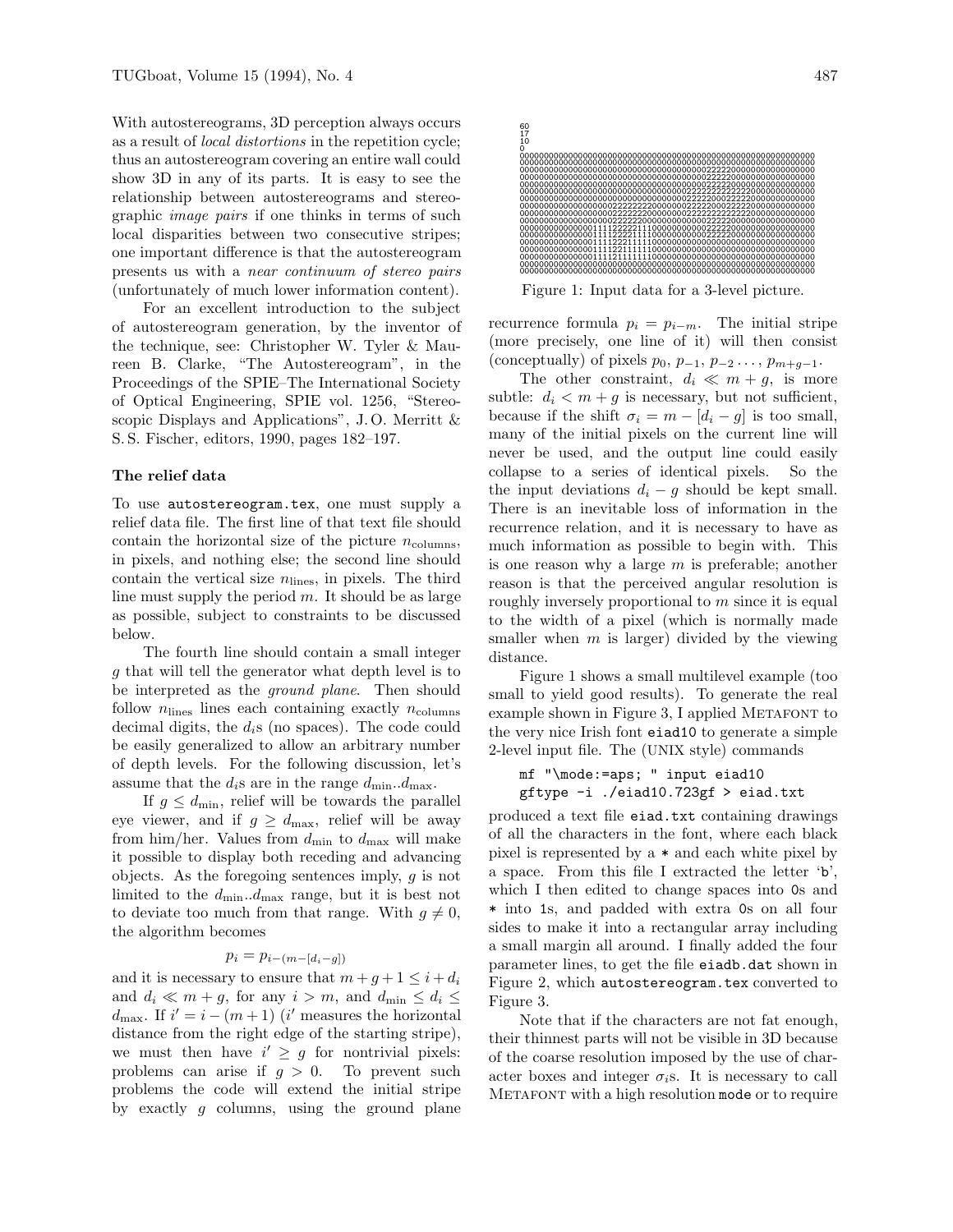

Figure 2: Character 98 from font eiad10.

some magnification,  $(e.g., \text{mf "}\text{node}{:=location};$ mag=magstep(4); " input eiad10). Our implementation of gftype truncates its output at 80 columns; this limits the range of usable magnifications.

The input file represents the whole picture (the same number of pixels will be printed); the relative positions of elements in this "picture" will correspond to their relative positions in the 3D output. There will appear to be a small leftward shift due to the left-right asymmetry in the recurrence relation. Automatically correcting for this asymmetry would require dropping user data on the right and/or adding new ground plane pixels on the left. Another solution is to put in a small rightward shift in the input file to begin with. Here the code makes no centering correction, and leaves that problem to the user.

## **The code**

Most of the code is trivial. First we declare a few counter and dimension variables, most of which have an obvious meaning:

```
% Load PSTricks, if available, for color
%\input pstricks.tex
\newcount\lines\newcount\columns
\newcount\nx\newcount\ny
\newcount\ThisPixelColor
\newcount\ReferenceDepth
\newcount\Period
\newcount\StartingStripeWidth
\newdimen\dx\dx=3pt
\newdimen\dy\dy=\dx
\newread\DepthData\newlinechar='\^^J
```
Counters \lines and \columns are read from the data file; \columns will be augmented by the program to include the necessary number of invisible pixels, \StartingStripeWidth. Dimension \dx specifies the pixel size, if we are drawing black and white *square* pixels (a random dot autostereogram); one may set \dy to a different value; the code that uses  $\dx$  and  $\dy$  is commented out because we will use characters instead, as texturing elements.

 $\Peri$ od is the period m of the image, as defined above. It should be as large as possible, for the reasons given in the previous section, but it is limited by the requirement that \Period times the pixel width should be of the order of an inch or two (this is about the distance between points your eyes will converge to on the paper; it must be neither too small nor too large, for good comfortable viewing).

A random number generator is used to create the initial stripe on the left hand side of the figure. The rest of the picture will be obtained by copying elements from that stripe. The code for the random number generator, using a simulated shift register, is taken from an article by Hans van der Meer in *TUGboat*, Volume 15 (1994), No. 1, pages 57–58.

```
\catcode'\@=11
\newcount\@SR
\def\@SRconst{2097152}
\def\SRset#1{\global\@SR#1\relax}
\def\@SRadvance{\begingroup
  \ifnum\@SR<\@SRconst\relax \count@=0
  \else \count@=1
  \fi
  \ifodd\@SR \advance\count@ by 1 \fi
  \global\divide\@SR by 2
  \ifodd\count@
      \global\advance\@SR\@SRconst\relax
  \fi
```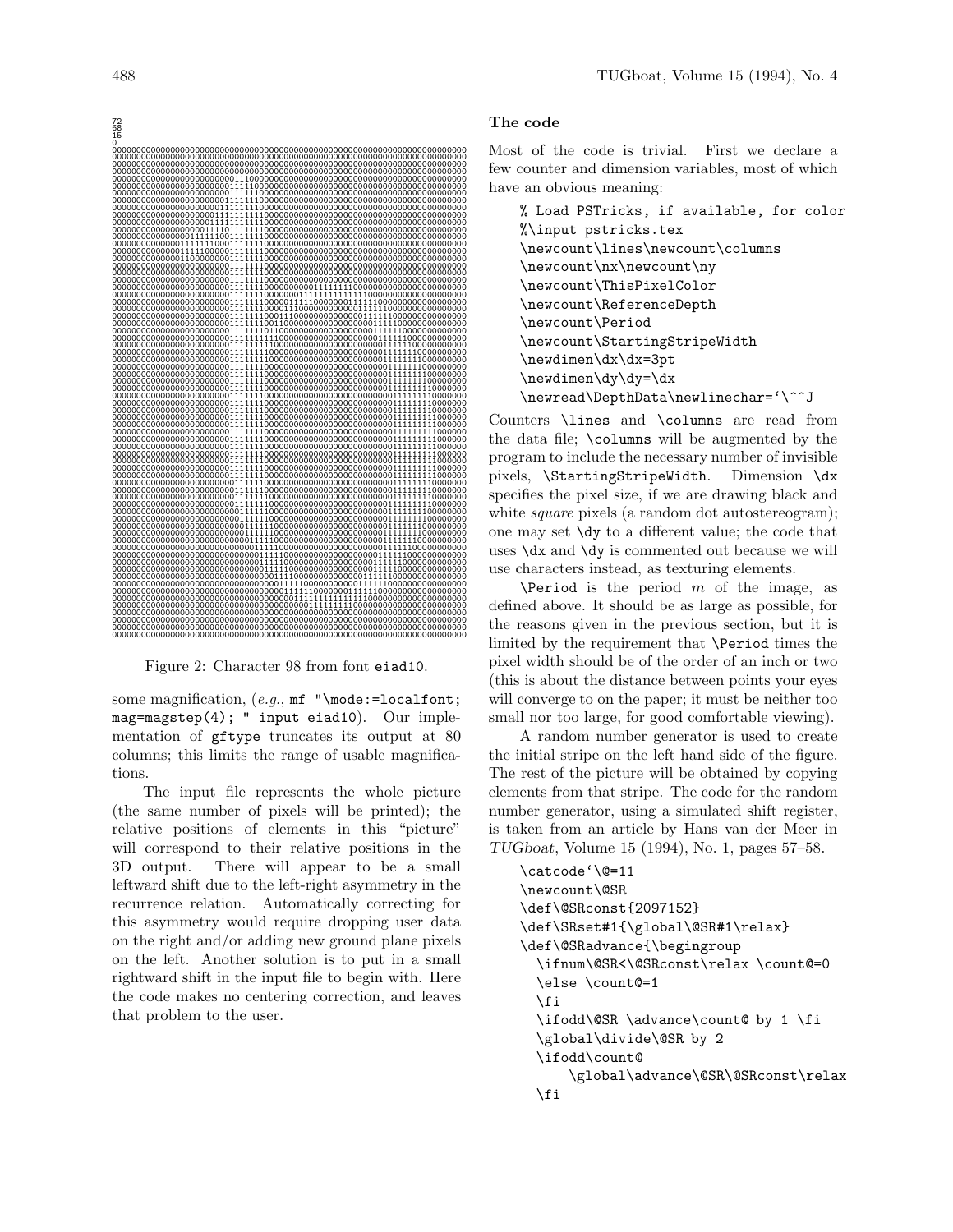# \endgroup}

It is necessary to initialize the register with some seed value, and to step it a number of times before its output becomes "random". We also define macros \SRtest and \SelectPattern that use the generator to select randomly between 2 and 4 arguments, respectively.

```
\SRset{1141651}
\n\overline{\text{nx}}=20\loop\ifnum\nx>0
  \@SRadvance\advance\nx by-1\repeat
```

```
\def\SRtest#1#2{\@SRadvance
       \ifodd\@SR #1\else #2\fi}
\def\SelectPattern#1#2#3#4{%
  \SRtest{\SRtest{#1}{#2}}%
         {\SRtest{#3}{#4}}}
\catcode'\@=12
```
Different seed values will result in different texturing patterns, so one should experiment with seeds if the output shows distracting accidental defects, like large holes, or lines that seem to be much darker or lighter than the average (this particular kind of defect could also be the result of excessive loss of information, as explained before; use of a larger \Period should help cure this).

A test is introduced, \ifPrinting, to distinguish between invisible starting pixels, and the printing ones. Continuously testing this flag slows down operations, but it simplifies the code structure.

## \newif\ifPrinting

Next comes a set of macros defining the basic tiles: boxes \abox, \bbox, \cbox, \dbox, and corresponding macros  $\A$ ,  $\B$ ,  $\C$ ,  $\D$ . Here, just about anything is allowed, as long as the pixels all have the exact same dimensions. Their aspect ratio can be adjusted, if desired, to compensate for the non-square aspect ratio of characters in the relief data file, when it is being edited. Best results are obtained when pixels are very small, so here I use 3.5pt and 4.5pt characters. The heights and widths of boxes \abox...\dbox are all coerced to 4.5pt, and depths are coerced to 0pt. Note that this will make the TEX logo overflow into neighboring pixels, but that doesn't matter since the result looks good (at least to me). Box \bbox is left empty, to produce a ligther texture.

```
% One way to add a little color:
\ifx\PSTricksLoaded\endinput
  \immediate\write16{Using pstricks}
\else
```

```
\def\black{}
   \def\red{}
\fi
```

```
\font\TeXlogo=cmr5 at 3.5pt
\font\Cards=cmsy6 at 4.5pt
\font\Cardlets=cmsy6 at 3.5pt
\newbox\abox\newbox\bbox
\newbox\cbox\newbox\dbox
```

```
\setbox\abox=\hbox{%
  \black\kern-1.5pt\TeXlogo\TeX}
\setbox\bbox=\hbox{}
\setbox\cbox=\hbox{\red\Cards\char"7E}
\setbox\dbox=\hbox{\red\Cardlets\char"7E}
\wd\abox=4.5pt
\ht\abox=\wd\abox\dp\abox=0pt
\ht\bbox=\ht\abox
  \wd\bbox=\wd\abox
  \dp\bbox=\dp\abox
\ht\cbox=\ht\abox
  \wd\cbox=\wd\abox
  \dp\cbox=\dp\abox
\ht\dbox=\ht\abox
  \wd\dbox=\wd\abox
  \dp\dbox=\dp\abox
```
The following macros must not insert extra spaces:

```
\def\A{%
  \leftappenditem{\A}\to\CurrentLine%
  \ifPrinting\copy\abox\fi}
\def\B{%
  \leftappenditem{\B}\to\CurrentLine%
  \ifPrinting\copy\bbox\fi}
\def\C{%
  \leftappenditem{\C}\to\CurrentLine%
  \ifPrinting\copy\cbox\fi}
\def\D{%
  \leftappenditem{\D}\to\CurrentLine%
  \ifPrinting\copy\dbox\fi}
```
Boxes containing a black and a white square are also defined: \noir and \blanc, plus macros \K and \W; these can be used to generate random dot autostereograms of the sort presented in Christopher Tyler's early papers.

```
\newbox\blanc\newbox\noir
\setbox\blanc=\hbox to \dx{%
  \vrule height\dy
  depth0pt width0pt\hfil}
\setbox\noir=\hbox to \dx{%
  \vrule height\dy depth0pt width\dx}
```

```
\def\W{%
  \leftappenditem{\W}\to\CurrentLine%
```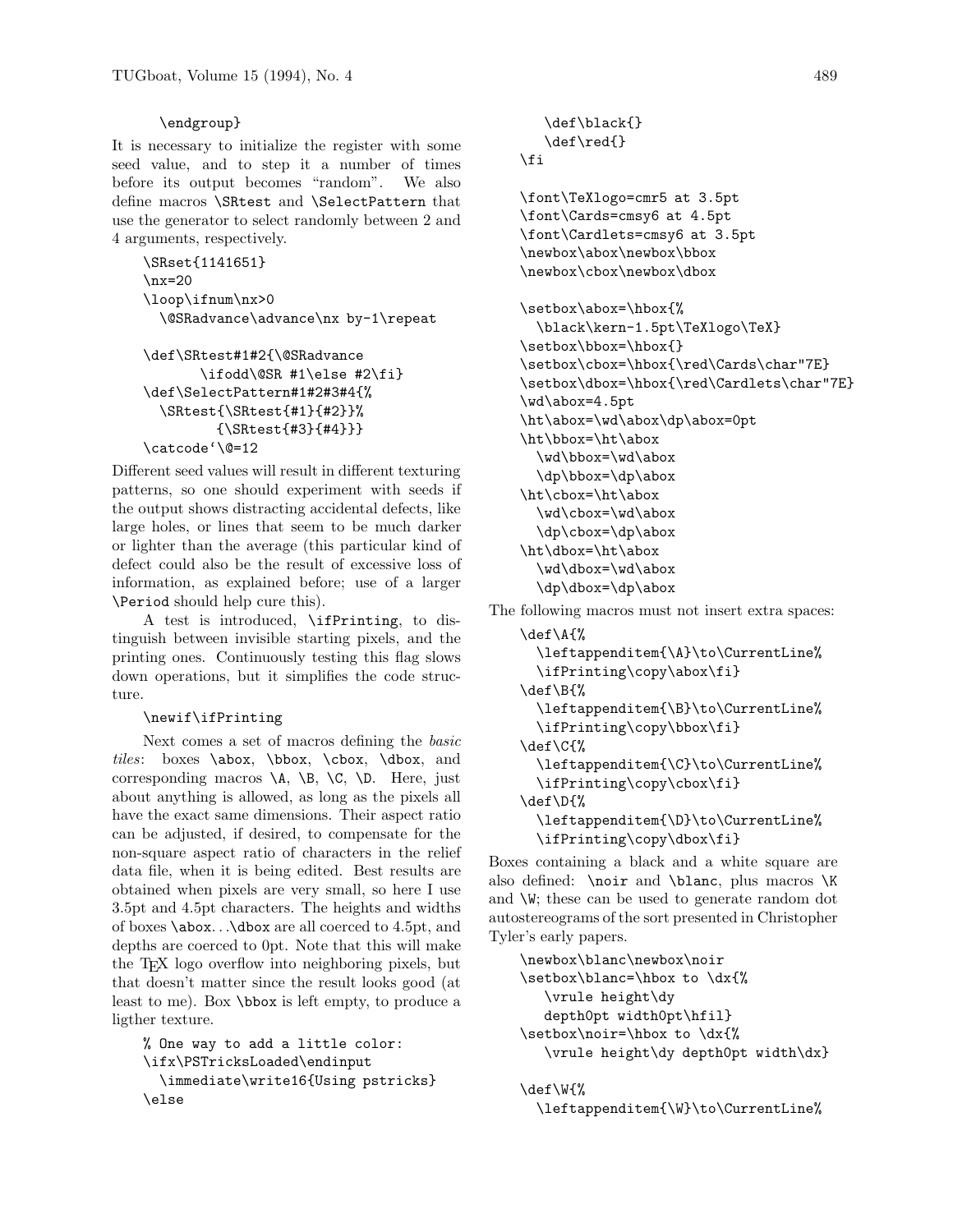# \ifPrinting\copy\blanc\fi} \def\K{% \leftappenditem{\K}\to\CurrentLine% \ifPrinting\copy\noir\fi}

To implement the  $p_i = p_{i-\sigma_i}$  formula, my original plan was to use some of TEX's tables (lccode, uccode, etc...) as arrays to store these values, but I eventually opted for a well documented more conservative approach: I use the list manipulation techniques presented in Appendix D of the TEXbook. An algorithm based on code tables would certainly show better performance. A list called \CurrentLine holds symbolically the contents of the output line that is currently being worked on, in the form of a list of single letter macro tokens. Every time one of the basic tiles has been selected, through a call of the form  $\setminus \set{\sigma_i \of}$  CurrentLine, the corresponding macro token  $(\A, \B, \C, \D - \text{or } K,$ \W) is inserted with \leftappenditem at the head of the \CurrentLine list,

```
\toksdef\ta=0 \toksdef\tb=2
\long\def\leftappenditem#1\to#2{%
      \ta={\\#1}%
      \tb=\expandafter{#2}%
      \xdef#2{\the\ta\the\tb}}
```
and the same macro is also immediately executed to copy the box contents at the current position in the printed output line.

The macro \clearline resets the \nx column counter, and initializes the list to \outofrange; \outofrange is used as a sentinel and is useful for trapping errors and to accelerate the workings of another important macro, \GobbleRest.

```
\def\outofrange{\immediate\write16{%
     ^^JOut-of-range relief:
     left limit reached^^J}}
```

```
\def\clearline{%
   \gdef\CurrentLine{\\\outofrange}%
   \global\nx=0}
```
The macro \select works basically as explained in the TEXbook (p. 379), except for a little change that dramatically increases its speed (speed is important in the present application).

```
\def\select#1\of#2{%
  \gdef\result{\outofrange}%
  \gdef\\##1{\advance#1-1 %
          \ifnum#1=0 %
            \def\result{##1}%
            \let\\=\GobbleRest%
          \{f_i\}%
   #2\result}
```
#### \def\GobbleRest#1\outofrange{}

It does a backward search in the list of  $p_i$ s for the  $(i - \sigma_i)^{\text{th}}$  element. It defines  $\setminus \setminus$  to be a macro that gobbles the next token, doing nothing else, until the sought after list element has been reached; at that point, it saves the token for later reinsertion in the input stream, and redefines \\ to be a macro that eats everything else in the stream, in one step, up to the end-of-list marker \outofrange. The execution time is no longer proportional to the length of the list, but instead it is roughly proportional to the value of \Period (assuming most pixels have  $\sigma_i \approx m$ )

The top level macro that selects what will appear at the current position is \MakeThisPixel. It gets depth values  $d_i$  from  $\relaxright$ , which was originally written to supply a fixed, hard coded pattern; now it gets the data from the current relief input line \DepthDataLine, with the help of \GetNextInputDigit.

```
\def\MakeThisPixel{{%
 \ThisPixelColor\expandafter=\relief%
\shift%
{\select\ThisPixelColor\of\CurrentLine}%
}}
```

```
\def\relief{\expandafter%
  \GetNextInputDigit%
    \DepthDataLine\endofline}
```
# \def\GetNextInputDigit#1#2\endofline{% #1\relax\gdef\DepthDataLine{#2}}

The heart of the autostereogram algorithm is the trivial  $(!)$   $\shift$  macro, whose rôle should be obvious by now: it computes  $\sigma_i$ .

```
\def\shift{%
  \advance\ThisPixelColor
          by-\ReferenceDepth
  \ThisPixelColor=-\ThisPixelColor
  \advance\ThisPixelColor by\Period}
```

```
% ******** End of definitions ********
```
After reading the main picture parameters, and doing a simple feasibility check, the code ends with a very simple main loop over lines and columns. The width of the required invisible stripe is calculated, and added to the user specified number of columns.

```
% Now do the work
\openin\DepthData=eiadb.dat
\read\DepthData to\DepthDataLine
         \columns=\DepthDataLine
```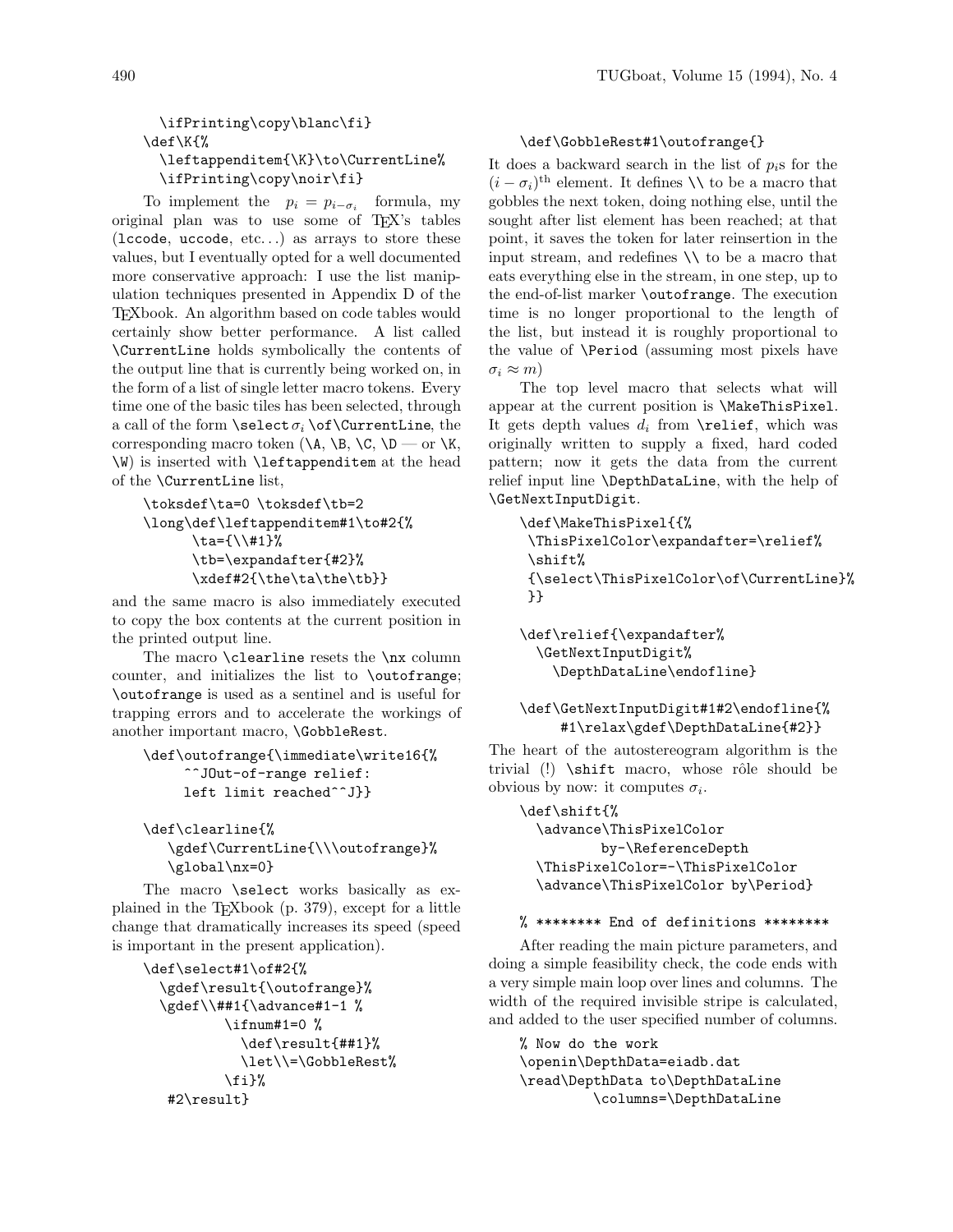```
\read\DepthData to\DepthDataLine
           \lines=\DepthDataLine
\read\DepthData to\DepthDataLine
          \Period=\DepthDataLine
\read\DepthData to\DepthDataLine
  \ReferenceDepth=\DepthDataLine
```

```
\ny=\lines
```

```
\nx=\Period\advance\nx by\ReferenceDepth
\ifnum\nx<0
  \immediate\write16{Illegal parameters:
     imply forward recursion. You should
    probably raise the reference level.
    For this run, it is forced to zero.}
  \ReferenceDepth=0
\fi
```

```
\StartingStripeWidth=\Period
\ifnum\ReferenceDepth>0
  \advance\StartingStripeWidth
        by\ReferenceDepth
```

```
\fi
```

```
\advance\columns by\StartingStripeWidth
\hbadness=10000
\overfullrule=0pt
\offinterlineskip
\parindent=0pt
```
Before the main loop begins, a pair of crosses is written in the center of the page, that are one \Period apart\*; \wd\abox must be replaced by \dx, if one is using the black and white squares.

```
\vfill
\n\overline{\n\}\line{\hfil\rlap{$+$}%
  \loop\ifnum\nx<\Period%
    \hskip\wd\abox\advance\nx by 1%
  \repeat\rlap{$+$}\hfil}
\vskip5mm
```
[To get the spacing right, it is important not to output any spurious blank space in those parts of the code.] These crosses can be used as a practice target, to get used to the particular periodicity of the picture. The viewer is ready to look at the real picture when he/she is able to see 3 crosses in line at the top of the image, in a stable and cozy way.

Looping over columns is done in three parts. First, \Period invisible pixels are generated randomly (line 11 or 12, below); \SelectPattern selects among four possibilities. To produce a random dot autostereogram, one would replace the

\SelectPattern line with the \SRtest{\K}{\W} line, which is presently commented out, and adjust \dx and \dy as necessary. Then if necessary, a few more pixels are generated by recurrence (not at random), with  $\sigma_i = m$ , to complete the invisible stripe (line 14). If printed, these pixels would be perceived as being part of the reference plane. Finally, the visible part of the line is generated with the full recurrence algorithm (line 17).

```
1. \loop\ifnum\ny>0
2. \clearline
3. \message{<\number\ny}
4. \read\DepthData to\DepthDataLine
5. \nx=0 \Printingfalse
6. \{\%7. \quad \text{hfill\%}8. \loop\ifnum\nx<\columns%
9. \ifnum\nx<\StartingStripeWidth
10. \ifnum\nx<\Period %
11. \{N\} \SRtest{\K}{\W}%
12. \SelectPattern{\A}{\B}{\C}{\D}\%13. \text{lelse}14. {\select\Period\of\CurrentLine}%
15. \{f_i\}16. \else%
17. \Printingtrue\MakeThisPixel%
18. \mathbf{18}19. \ddot{\text{a}} \text{b} \ddot{\text{b}} 1 %
20. \repeat%
21. \hfil}%
22. \message{>}%
23. \advance\ny by -1 %
24. \repeat
25. \closein\DepthData
```

```
26. \bye
```
The reader with normal vision, who has difficulties perceiving depth in autostereograms, should experiment first with classic stereo pair images, possibly using a 3D viewer; then he/she should move on to simple high resolution black and white random dot autostereograms; these contain fewer distracting features than the character based autostereograms, but are not as pretty.

> Jacques Richer CEntre de Recherche en Calcul Appliqué (CERCA), 5160, boul. Décarie, bureau 434, Montréal, PQ, CANADA H3X 2H9 richer@cerca.umontreal.ca

<sup>\*</sup> This part of the code had to be modifed to run within *TUGboat*; this is the unmodified version.